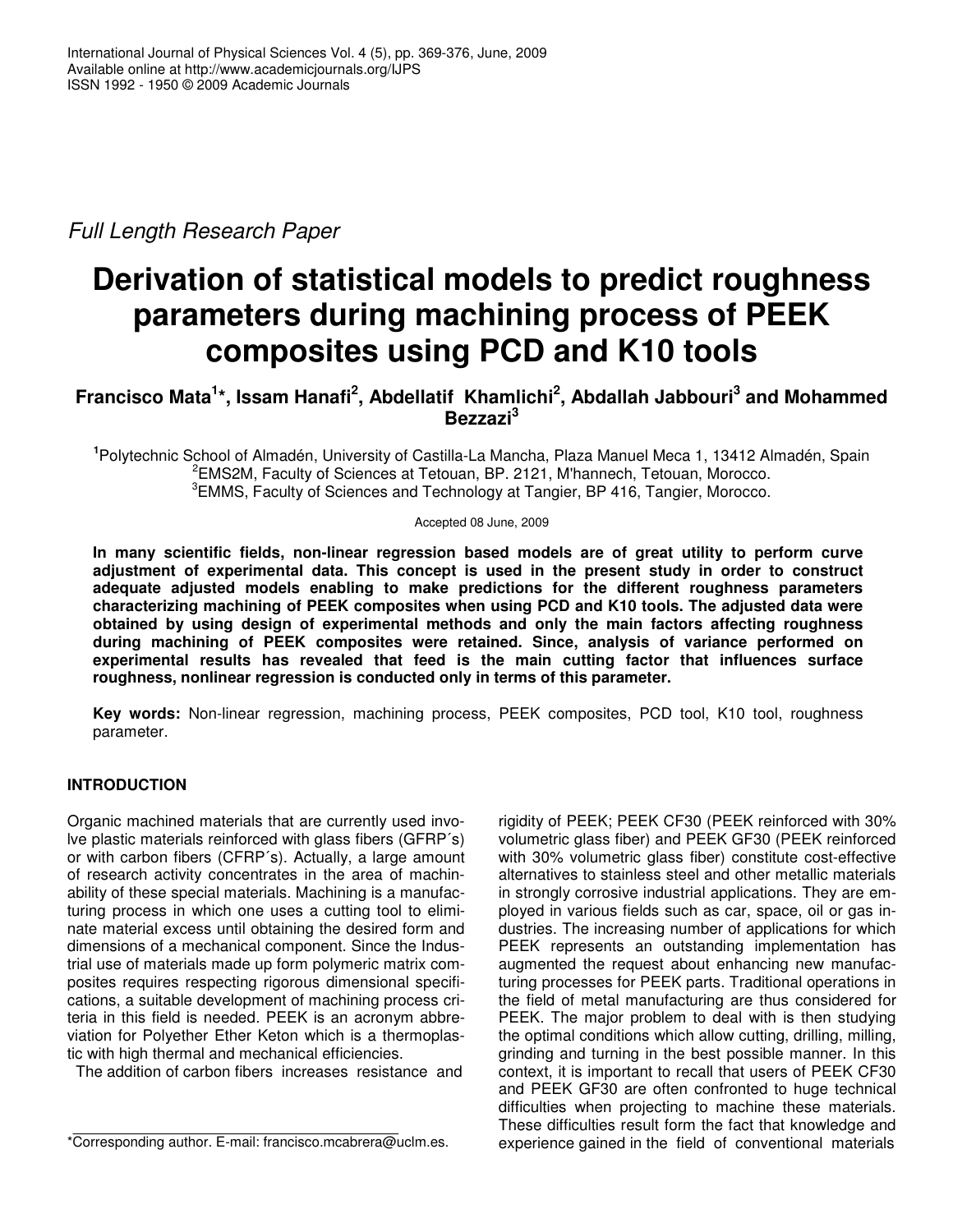cannot be transposed as it is to PEEK composites because machinability conditions of these last are completely different from those of conventional materials. PEEK composites contain two phases, with highly different mechanical and thermal properties. This yield complex interaction between matrix and reinforcements which affects machining process of these special materials. The situation is thus far from materials which are constituted from only one phase; metals for example. Moreover, machinability of PEEK composites is strongly affected by fibers reinforcement rate (Davim and Mata, 2008), (Petropoulos et al., 2008), (Davim and Mata, 2007, 2006), (Davim et al., 2003).In this work, a design of experiment is introduced in order to evaluate and to optimize the factors intervening in machining of non reinforced PEEK, PEEK CF30 and PEEK GF30. The objective is to identify the factors which significantly affect the level of roughness parameters of a part as obtained by this particular manufacturing process. This is enables as a first step to retain only the most important factors in order to simplify modeling of roughness during machining operations. Predictive models are finally derived by performing non-linear regression of experimental data where the different roughness parameters are given as function of the main factors such that they are assessed from a statistical approach technique based on design of experiment and analysis of variance.

#### **Proposed regression model for surface roughness**

Instead of restricting the problem to the well-known field of linear regression models, which could be estimated very basically, the broader family of non-linear regression models is considered in the present work. Attention will be focused on one-variant models, that is to say models in which there exists only one dependant variable, since they are much simpler to deal with than multivariate models where several dependent variables are involved. One-variant models are by far the most frequently encountered statistical models in practice. Good comprehension which could result from working with them could be of precious help to get further insight when dealing the more complicated multivariate models. All the postulated one-variant models that are considered in the following assume that roughness can be expressed as a single valued function of the most influent parameter during machining, namely the feed rate. Nonlinear statistical models could so be expressed under a large variety of mathematical functions, however the most common used ones are those called quadratic, cubic, inverse, or logarithmic regressions (Spanier and Oldham, 1987).

Explicit relationships that give these various regressions are as follows:

Quadratic: 
$$
R_{i=a,q} = b_0 + b_1 f + b_2 f^2
$$
 (1)

Cubic:

$$
R_{i=a,q} = b_0 + b_1 f + b_2 f^2 + b_3 f^3
$$
 (2)

Inverse: 
$$
R_{i=a,q} = b_0 + \frac{b_1}{f}
$$
 (3)

Logarithmic: 
$$
R_{i=a,q} = b_0 + b_1 \log(f)
$$
 (4)

Power: 
$$
R_{i=a,q} = b_0 + f^{b_1}
$$
 (5)

$$
Composite: \tR_{i=a,q} = b_0 b_1^f \t\t(6)
$$

Where  $b_0$ ,  $b_1$ ,  $b_2$ ,  $b_3$  are parameters which depend on the considered regression.

Once a particular regression mode is selected, parameters fixing the mathematical adjusting curve which fit the best experimental data could be easily determined.

#### **Identifying the well-matched non linear regression model**

Procedures which deal with optimal curve fitting of experimental data are available as tools that perform adjustment according to a given regression model. A special regression model can thus be derived by using the well known SPSS software package. In order to identify the equation which adapts the best a given statistical data let's recall the main parameter which is used to qualify the method: Sig. This parameter represents the level of significance, that is to say probability for obtaining the result by a pure random chance. If the level of significance is very small, less than 0.05 for example, then the correlation is significant and the null hypothesis can be rejectted. In other words, a low level of significance indicates that the results are high probably not randomly scattered. The other parameter which is used to qualify a regression model is the coefficient of determination  $(R^2)$ . This statistical parameter measures how successful the fit is in interpolating the actual set of data.  $R^2$  can take any value between  $\tilde{0}$  and 1. A value of  $R^2$  which is closer to 1 indicates that a major proportion of variance is accounted for by the regression model.

#### **Materials and methods**

In the present work, the ranges of machining process parameters were selected based on the previous investigations performed on PEEK materials by (Mata, 2008). The composite materials used in this study are the non reinforced PEEK, PEEK CF30, and PEEK GF30 which were supplied by ERTA  $^{\circledR}$ .

These materials were provided in the form of cylinders having a diameter of 50 mm and a 100 mm length. The operation of machining was realized using the CNC turn, Kingsbury MHP 50, which was equipped with cemented carbide cutting tool K10. This turn is digitally controlled. External roughness Ra (Arithmetic height average, the most common parameter used to characterize machining process and to perform product quality control) and Rq (Root mean square roughness which represents the standard deviation of the height profile distribution) were measured with the profilometer, Hommeltester T1000. The profilometer is made up from a unit which advances and a probe which sweeps the part according to a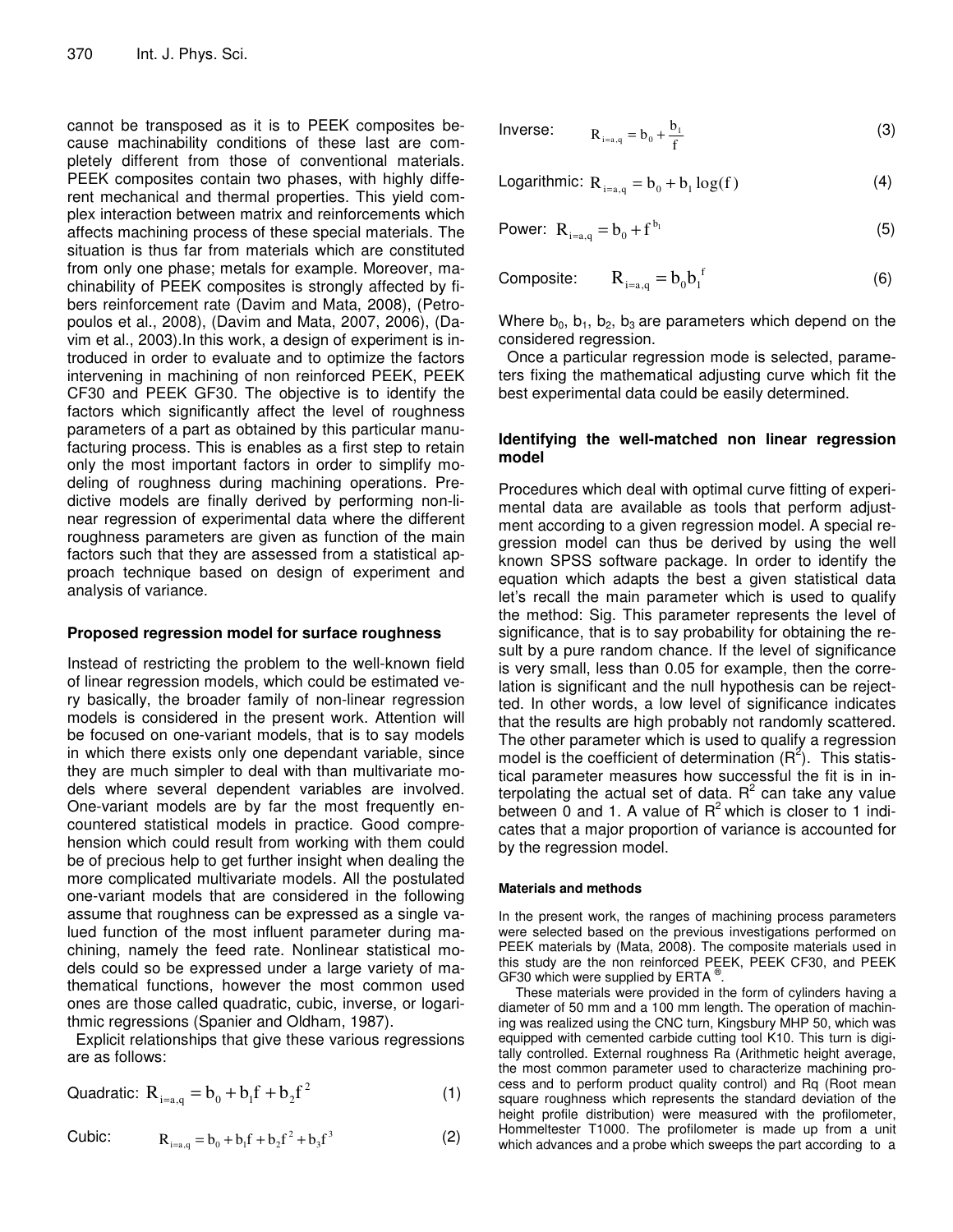|                          | Level | Code |
|--------------------------|-------|------|
|                          | 200   |      |
| Cutting speed<br>(m/min) | 100   | 2    |
|                          | 50    | З    |
|                          | 0.05  |      |
| Feed rate<br>$(mm$ /rev) | 0.10  | 2    |
|                          | 0.15  | 3    |
|                          | 0.20  |      |

**Table1**. Assignment of levels and codes to the factors

**Table2**. The full factorial array used in design of experiment

| <b>Test</b> | <b>Cutting speed</b> | <b>Feed rate</b> |
|-------------|----------------------|------------------|
|             |                      |                  |
| 2           |                      | 2                |
| 3           |                      | 3                |
| 4           |                      | 4                |
| 5           | 2                    |                  |
| 6           | $\overline{c}$       | 2                |
| 7           | $\overline{c}$       | 3                |
| 8           | $\overline{c}$       | 4                |
| 9           | 3                    |                  |
| 10          | 3                    | 2                |
| 11          | 3                    | 3                |
| 12          | 3                    | 4                |

fixed direction. All the tests were achieved without lubricating and a total of twelve combinations were performed according to a full factorial design of experiment. The considered factors included the cutting speed and the feed rate. Three levels for the cutting speed and four levels for the feed rate were considered according to Table 1. In all cases, a constant cut depth was maintained at the value of 2 millimeters. The twelve tested configurations are recalled in Table 2 where notations of the intervening parameters and their selected levels are given.

#### **RESULTS AND DISCUSSION**

Evaluation of the relative effect of factors on the surface roughness during machining process is carried out through the technique of analysis of variance (ANOVA), (Taguchi, 1990; Yang and Tarng, 1998). The analysis of variance (ANOVA) is a statistical method which makes it possible, for a given experiment, to say if variability of results could be attributed to identifiable sources with their respective number of degrees of freedom. According to the statistical theory of decision, analysis of the effect of significance of a parameter on qualitative characteristics of results could be carried out by means of the F-test (Fisher-test). ANOVA results for roughness parameters and estimation of their relative effect were obtained directed from the Table of reaction as obtained by means of Matlab command anovan. From the obtained ANOVA

diagram, one could notice that for the range of parameters considered in this study, which deals with PEEK composites materials machined by using PCD and K10 tools, the feed rate is the parameter having the most influence on roughness. It is followed by the cutting speed.

Figures (1-6) represent the chart of all the non-linear regression models for the two roughness parameters Ra and Rq as function of feed rate.

The various mathematical models as determined by regression for Ra and Rq which are associated to PEEK cut with PCD tool are:

Quadratic:

$$
R_a = 0.467 - 4.94 f + 87.333 f^2
$$
,  $R_q = 0.733 - 10.133 f + 128 f^2$ 

Cubic:

$$
R_a = 1.937 - 51.7f + 507.3f^2 - 1120f^3
$$
,  $R_q = 2.367 - 62.09f + 594.7f^2 - 1244f^3$ 

Inverse:

$$
R_a = 2.901 - \frac{0.136}{f}, \quad R_q = 3.676 - \frac{0.174}{f}
$$

Logarithmic:

$$
R_a = 5.206 + 1.69 \ln(f)
$$
,  $R_q = 6.653 + 2.174 \ln(f)$ 

Power:

$$
R_a = 21.18 \text{ f}^{1.319}
$$
,  $R_q = 27.91 \text{ f}^{1.347}$ 

Compound:

$$
R_a = 0,239 (315030)
$$
<sup>f</sup>,  $R_q = 0,283 (446904)$ <sup>f</sup>

The various mathematical models as determined by regression for Ra and Rq which are associated to PEEK CF30 cut with PCD tool:

Quadratic:

$$
R_a = 0.706 - 7.13 \text{ f} + 88.33 \text{ f}^2
$$
,  $R_q = 0.892 - 8.663 \text{ f} + 105.7 \text{ f}^2$ 

**Cubic** 

$$
R_a = 0.233 + 7.9f - 46.67f^2 + 360f^3
$$
,  $R_q = 0.537 + 266f + 4f^2 + 271.1f^3$ 

Inverse:  $0.12$  D  $2.276$   $0.143$  $R_a = 2.724 - \frac{0.12}{f}, R_q = 3.276 - \frac{0.12}{f}$ 

Logarithmic:

$$
R_a = 4.758 + 1.493 \ln(f)
$$
,  $R_q = 5.690 + 1.771 \ln(f)$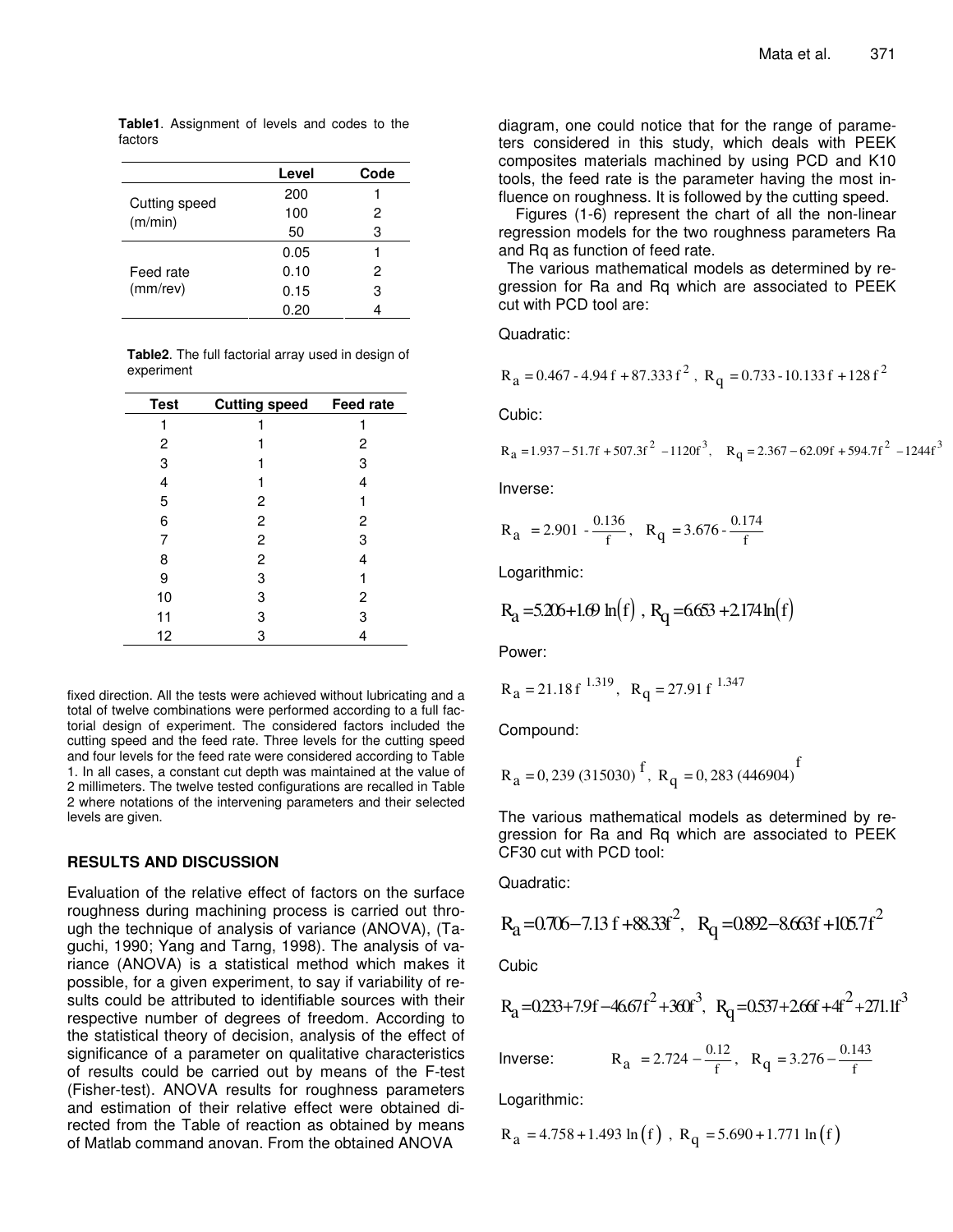

**Figure 1.** Ra and Rq as function of the feed rate for all non-linear regression models; PEEK using PCD tool



**Figure 2.** Ra and Rq as function of the feed rate for all non-linear regression models; PEEK CF30 using PCD tool

Power: 
$$
R_a = 14.89f^{1.134}
$$
,  $R_q = 16.69f^{1.092}$   
Compound:  $R_a = 0.316(51814)^f$ ,  $R_q = 0.407(35949)^f$ 

The various mathematical models as determined by regression for Ra and Rq which are associated to PEEK GF30 cut with PCD tool:

Quadratic:

$$
R_a = 0.897 - 7.14f + 103.3f^2
$$
,  $R_q = 1.142 - 8.487f + 122f^2$ 

Cubic:

$$
R_a = 1.667 - 31.63f + 323.3f^2 - 586.7f^3, R_q = 211 - 39.29f + 398.7f^2 - 737.8f^3
$$
  
Inverse: 
$$
R_a = 3.505 - \frac{0.15}{f}, R_q = 4.208 - \frac{0.177}{f}
$$

f  $\mathbf{f}$   $\mathbf{f}$   $\mathbf{f}$ 

Logarithmic:

$$
R_a = 6.052 + 1.867 \ln(f)
$$
,  $R_q = 7.208 + 2.198 \ln(f)$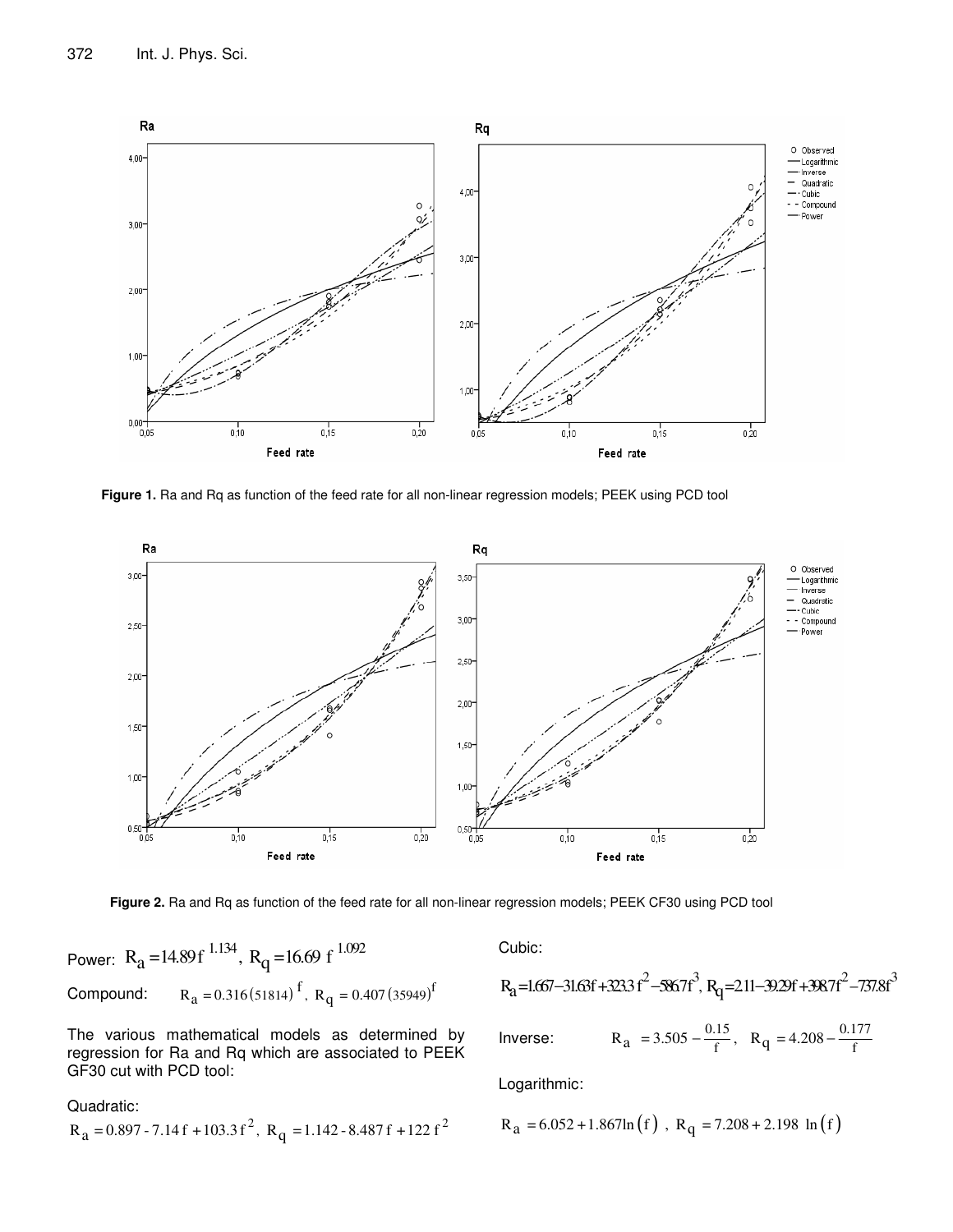

**Figure 3.** Ra and Rq as function of the feed rate for all non-linear regression models; PEEK GF30 using PCD tool.



**Figure 4.** Ra and Rq as function of the feed rate for all non-linear regression models; PEEK using K10 tool.

Power: 
$$
R_a = 16.755 f^{1.052}
$$
,  $R_q = 18.66 f^{1.005}$ 

Compound:

$$
R_a = 0.464 (25811)^f
$$
,  $R_q = 0.605 (16758)^f$ 

The various mathematical models as determined by regression for Ra and Rq which are associated to PEEK cut with K10 tool:

Quadratic:

$$
R_a = -0.063 + 3.46f + 87.33f^2
$$
,  $R_q = 0.187 - 1.606f + 130.7f^2$ 

Cubic:

$$
R_a = 2.573 - 80.41f + 840.7f^2 - 200f^3, R_q = 2.286 - 68.39f + 730.5f^2 - 1600f^3
$$

Inverse: 
$$
R_a = 4.189 - \frac{0.209}{f}
$$
,  $R_q = 5.092 - \frac{0.255}{f}$ 

Logarithmic:  $R_a = 7.661 + 2.569 \ln(f), R_q = 9.345 + 3.138 \ln(f)$ 

Power: 
$$
R_a = 60.6 f^{1.711}
$$
,  $R_q = 73.50 f^{1.708}$ 

Compound:

$$
R_a = 0.191(8452589)^f
$$
,  $R_q = 0.233(8588130)^f$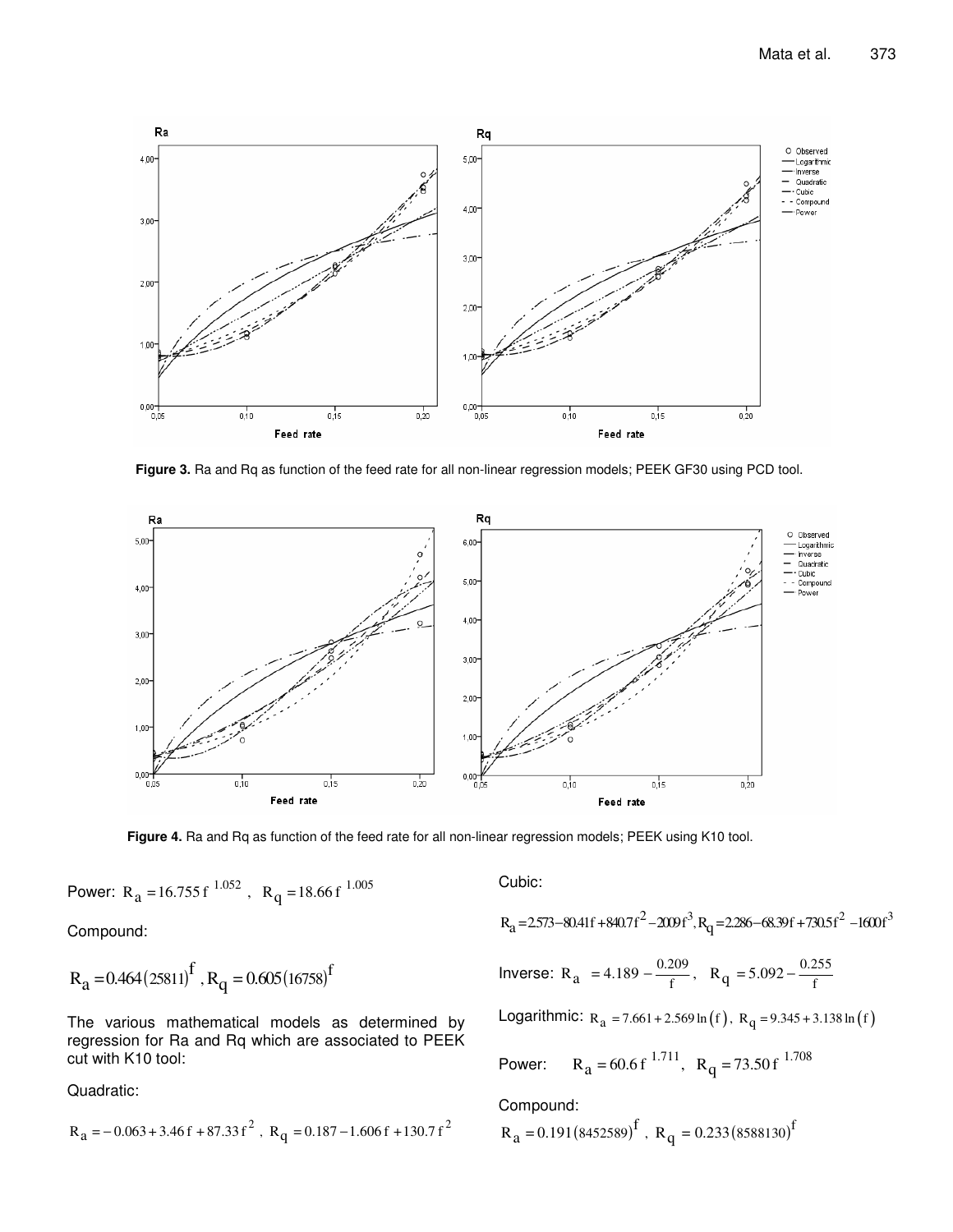

**Figure 5.** Ra and Rq as function of the feed rate for all non-linear regression models; PEEK CF30 using K10 tool.



**Figure 6.** Ra and Rq as function of the feed rate for all non-linear regression models; PEEK GF30 using K10 tool.

The various mathematical models as determined by regression for Ra and Rq which are associated to PEEK CF30 cut with K10 tool:

Quadratic:

$$
R_{a} = 0645 - 0813f + 9067f^{2}, R_{q} = 0815 - 7f + 108f^{2}
$$

Cubic  $R_a = 0.61 - 4.7f + 80.67f^2 - 26.67f^3$ ,  $R_q = 0.757 - 5.144f + 91.33f^2 + 44.44f^3$ Inverse:

$$
R_a = 3.04 - \frac{0.136}{f}, R_q = 3.652 - \frac{0.162}{f}
$$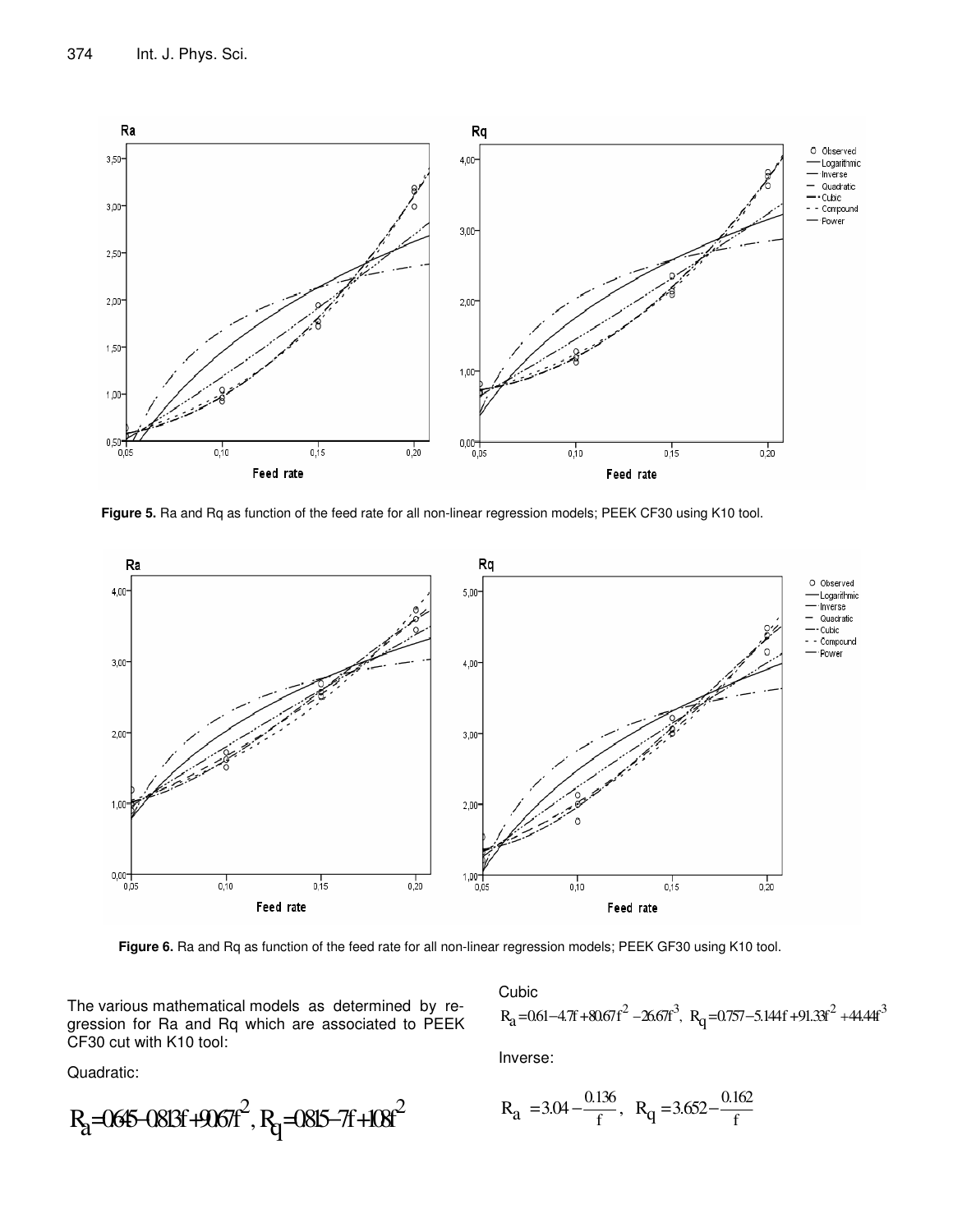**Table 3.** Sig and R<sup>2</sup> values for  $R$ <sub>*a*</sub> models using PCD cutting tool

|               | Work material |             |           |       |           |       |  |
|---------------|---------------|-------------|-----------|-------|-----------|-------|--|
| <b>Models</b> |               | <b>PEEK</b> | PEEK CF30 |       | PEEK GF30 |       |  |
|               | Sig           | $R^2$       | Sig       | $R^2$ | Sig       | $R^2$ |  |
| Logarithmic   | 0.000         | 0.790       | 0.000     | 0.798 | 0.000     | 0.811 |  |
| Inverse       | 0.002         | 0.673       | 0.002     | 0.647 | 0.001     | 0.654 |  |
| Quadratic     | 0.000         | 0.959       | 0.000     | 0.987 | 0.000     | 0.994 |  |
| Cubic         | 0.000         | 0.968       | 0.000     | 0.988 | 0.000     | 0.996 |  |
| Compound      | 0.000         | 0.968       | 0.000     | 0.984 | 0.000     | 0.984 |  |
| Power         | 0.000         | 0.911       | 0.000     | 0.932 | 0.000     | 0.915 |  |
|               |               |             |           |       |           |       |  |

**Table 4.** Sig and  $R^2$  values for  $R_q$  models using PCD cutting tool.

|               | Work material |       |            |       |           |       |
|---------------|---------------|-------|------------|-------|-----------|-------|
| <b>Models</b> | <b>PEEK</b>   |       | PEEK CF30  |       | PEEK GF30 |       |
|               | Sig           | $R^2$ | <b>Sig</b> | $R^2$ | Sig       | $R^2$ |
| Logarithmic   | 0.000         | 0.790 | 0.000      | 0.798 | 0.000     | 0.810 |
| Inverse       | 0.002         | 0.630 | 0.002      | 0.645 | 0.001     | 0.653 |
| Quadratic     | 0.000         | 0.985 | 0.000      | 0.99  | 0.000     | 0.993 |
| Cubic         | 0.000         | 0.991 | 0.000      | 0.99  | 0.000     | 0.996 |
| Compound      | 0.000         | 0.971 | 0.000      | 0.983 | 0.000     | 0.981 |
| Power         | 0.000         | 0.902 | 0.000      | 0.924 | 0.000     | 0.909 |

**Table 5.** Sig and R 2 values for *R<sup>a</sup>* models using K10 cutting tool

|               | <b>Work material</b> |       |           |       |           |       |
|---------------|----------------------|-------|-----------|-------|-----------|-------|
| <b>Models</b> | <b>PEEK</b>          |       | PEEK CF30 |       | PEEK GF30 |       |
|               | Sig                  | $R^2$ | Sig       | $R^2$ | Sig       | $R^2$ |
| Logarithmic   | 0.000                | 0.820 | 0.000     | 0.819 | 0.000     | 0.897 |
| Inverse       | 0.001                | 0.681 | 0.001     | 0.668 | 0.000     | 0.769 |
| Quadratic     | 0.000                | 0.939 | 0.000     | 0.995 | 0.000     | 0.988 |
| Cubic         | 0.000                | 0.952 | 0.000     | 0.995 | 0.000     | 0.989 |
| Compound      | 0.000                | 0.951 | 0.000     | 0.992 | 0.000     | 0.974 |
| Power         | 0.000                | 0.950 | 0.000     | 0.947 | 0.000     | 0.960 |

**Table 6.** Sig and R<sup>2</sup> values for  $R_q$  models using K10 cutting tool

|               | <b>Work material</b> |       |           |       |            |       |
|---------------|----------------------|-------|-----------|-------|------------|-------|
| <b>Models</b> | <b>PEEK</b>          |       | PEEK CF30 |       | PEEK GF30  |       |
|               | Sig                  | $R^2$ | Sig       | $R^2$ | <b>Sig</b> | $R^2$ |
| Logarithmic   | 0.000                | 0.843 | 0.000     | 0.819 | 0.000      | 0.873 |
| Inverse       | 0.001                | 0.695 | 0.001     | 0.667 | 0.000      | 0.737 |
| Quadratic     | 0.000                | 0.986 | 0.000     | 0.995 | 0.000      | 0.985 |
| Cubic         | 0.000                | 0.992 | 0.000     | 0.995 | 0.000      | 0.987 |
| Compound      | 0.000                | 0.970 | 0.000     | 0.991 | 0.000      | 0.974 |
| Power         | 0.000                | 0.963 | 0.000     | 0.943 | 0.000      | 0.939 |

Logarithmic:

$$
R_a = 5.336 + 1.689 \ln(f), R_q = 6.377 + 2.004 \ln(f)
$$

Power:

$$
R_a = 18.26 \text{ f}^{1.189}, R_q = 20.64 \text{ f}^{1.152}
$$

Compound:

$$
R_a = 0.323(83280)^f
$$
,  $R_q = 0.414(59426)^f$ 

The various mathematical models as determined by regression for Ra and Rq which are associated to PEEK GF30 cut with K10 tool:

Quadratic:

$$
R_a = 0.547 + 7.117f + 41f^2
$$
,  $R_q = 0.976 + 4.057f + 64.33f^2$ 

Cubic:

$$
R_a = 1.16 - 12.37 f + 216 f^2 - 466.7 f^3
$$
,  $R_q = 1.693 - 18.77 f + 269.3 f^2$ 

Inverse:

$$
R_a = 3.748 - \frac{0.148}{f}, R_q = 4.45 - \frac{0.169}{f}
$$

Logarithmic:

$$
R_a = 6.139 + 1.787 \ln(f)
$$
,  $R_q = 7.216 + 2.056 \ln(f)$ 

Power:

$$
R_a = 14.59 f^{0.908}
$$
,  $R_q = 15.27 f^{0.833}$ 

Compound:

$$
R_a = 0.681(5010)^f
$$
,  $R_q = 0.909(2706)^f$ 

From these Figures, one could easily recognize that not the all proposed models are adequate for describing roughness parameters of PEEK machined by PCD tool. The logarithmic model for example is not good because its  $R^2$ value is smaller than that of all the others. But generally, one could observe that the quadratic regression model, the cubic model and the compound model are the more suitable ones since their  $R^2$  are maximal, it is interesting to note that the quadratic and cubic curves were similar in the Figure 5.

Table 3, respectively Table 4, give the significance and R square parameters for the various non-linear regression models associated to  $R_a$ , respectively to  $R_a$ , which were obtained in case of machining of PEEK composites by using cutting PCD tools.

Table 5, respectively Table 6, give the significance and